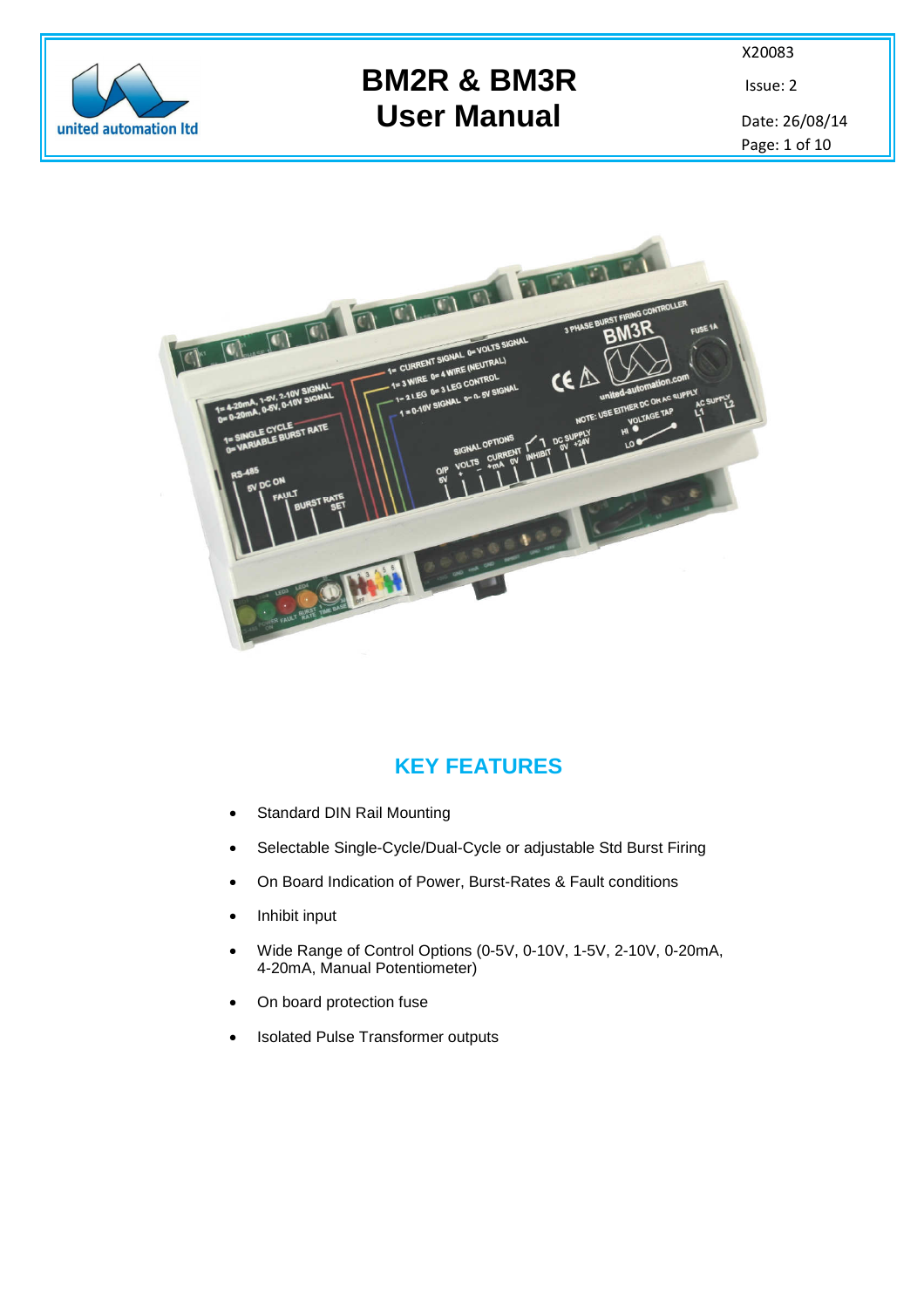### **INTRODUCTION**

The BM2R & BM3R driver modules have been designed to offer burst fire control of thyristor controllers driving Resistive loads. The Single-Cycle & Dual-Cycle options offer the fastest burst rates possible, providing very accurate control and minimising Harmonic distortion & Flicker within the system. In addition, the standard variable burst rate, adjustable from 1 to 30 seconds, is also available.

Designed to be used in conjunction with a thyristor assembly or supplied on one of our complete thyristor controllers, the BM2R & BM3R offer a highly versatile and cost effective solution in a wide variety of applications.

The BM3R is commonly used in three phase applications with both 3-Wire and 4-Wire load configurations (including Closed-Delta, Floating-Star & Star to Neutral), where all three limbs are controlled (fully controlled circuit).

The BM2R, operating in Burst-Fire mode, is also commonly used in three phase, 3-Wire load configurations (including Closed-Delta & Floating-Star), where only two limbs are controlled (2/3rds controlled circuit).

For ease of mounting & for protection purposes, the controller comes in a DIN Rail Enclosure.

### **TECHNICAL SPECIFICATION**

| Std Supply Voltage              | 420/460 VAC selectable via LINK J1 (other supply voltages available)          |
|---------------------------------|-------------------------------------------------------------------------------|
| Supply Frequency                | 50/60 Hz                                                                      |
| <b>Auxiliary Supply Voltage</b> | 24V AC/DC (500mA minimum)                                                     |
| Power Consumption               | 7 VA                                                                          |
| Internal Fusing                 | 1Amp 32mm fuse                                                                |
| <b>Protection Rating</b>        | <b>IP20</b>                                                                   |
| <b>Operating Temp Range</b>     | $0-65C$                                                                       |
| Input Signal Options            | 0-5VDC, 0-10VDC, 1-5VDC, 2-10VDC, 0-20mA, 4-20mA, Manual Potentiometer        |
| <b>Output Specification</b>     | Pulse transformer picket-fence 25kHz pulse output. Initial pulse 500mA &      |
|                                 | Sustaining pulses of 250mA                                                    |
| Output Isolation                | 3.5 KV                                                                        |
| Std Burst-Fire Cycle Time       | Minimum 1s to Maximum 30s variable. Selectable via switch SW1                 |
| Rapid Burst-Fire Cycle Time     | Single-Cycle/Dual-Cycle variable time base, selectable via switch SW1         |
|                                 | (see waveforms)                                                               |
| Yellow LED indicator            | RS-485 comms indicator option (when fitted)                                   |
| Green LED indicator             | Power ON, indicating when 5 VDC is present                                    |
| Red LED indicator               | LED ON continuously indicates phase loss between K2 phase 1 & K2 phase 2      |
|                                 | LED slow flashing indicates no current control signal (4-20mA)                |
|                                 | LED fast flashing indicates incompatible 2-Leg control & 4-Wire load selected |
| Orange LED indicator            | Burst-Rate indicator, mimics the output burst-rate                            |
| Safety Standards                | Complies with European Low Voltage Directive & major international standards  |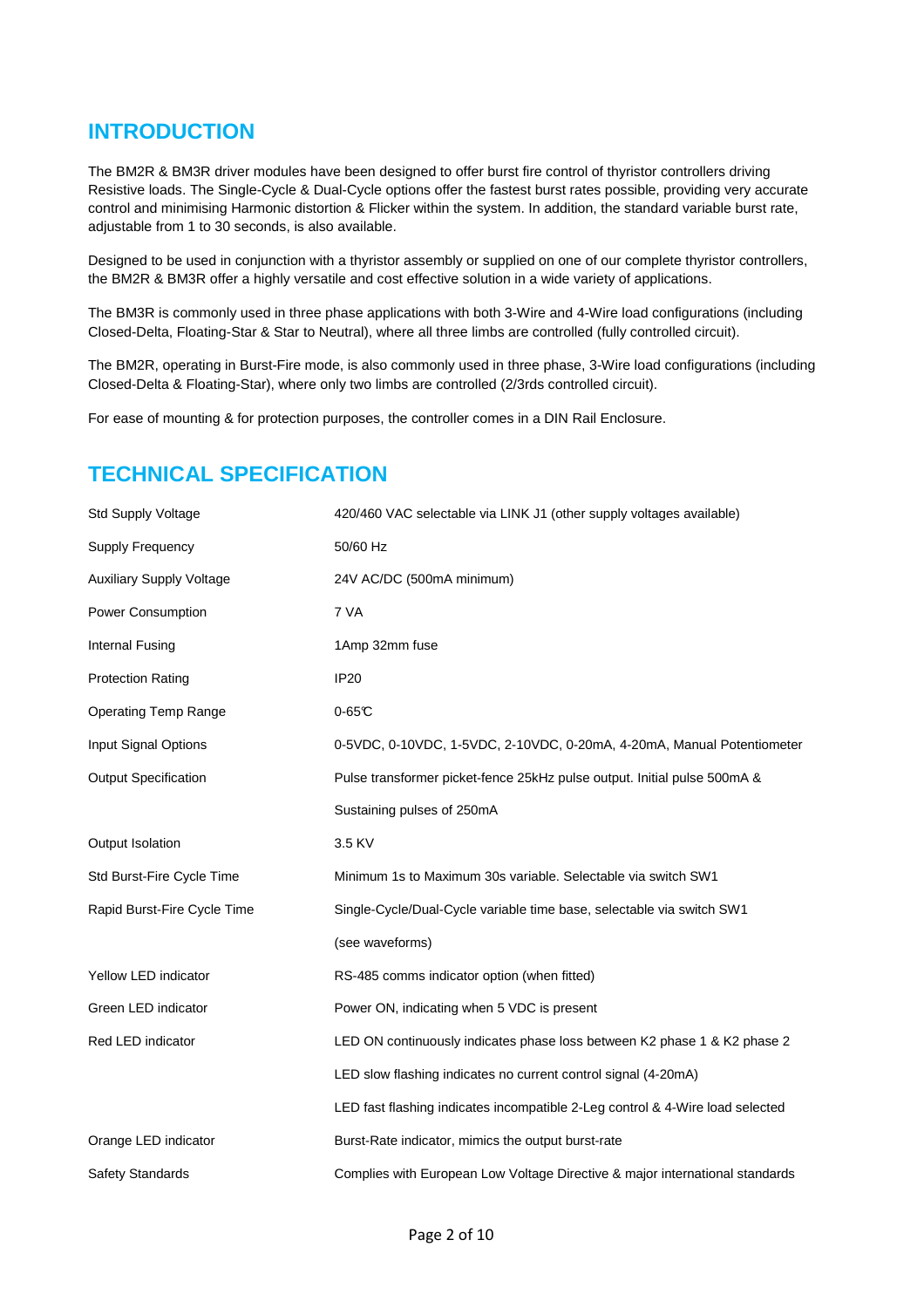# **TERMINALS & CONNECTIONS**

| <b>Terminal</b>         | <b>Function</b>                                           | <b>Notes</b>                                                                                                                               |  |  |  |  |
|-------------------------|-----------------------------------------------------------|--------------------------------------------------------------------------------------------------------------------------------------------|--|--|--|--|
|                         | 9-way terminal block reading from Left-Right              |                                                                                                                                            |  |  |  |  |
| 1                       | 5V DC output (50mA max.)                                  | This supply used to feed 5VDC to the<br>clockwise end of the manual control<br>potentiometer or auxiliary circuit.                         |  |  |  |  |
| $\overline{2}$          | +VE voltage control signal input                          | +ve control signal input from Temperature<br>Controller or connect to wiper of a manual<br>control potentiometer                           |  |  |  |  |
| 3                       | Ground / 0V<br>-VE voltage control<br>signal input        | -VE control signal input from Temperature<br>Controller or connect to the counter<br>clockwise end of the manual control<br>potentiometer. |  |  |  |  |
| $\overline{\mathbf{4}}$ | +VE Current signal input                                  | +VE Current signal input, 0-20mA or 4-<br>20 <sub>m</sub> A                                                                                |  |  |  |  |
| 5                       | Ground / 0V                                               | -VE Current signal input, 0-20mA or 4-<br>20 <sub>m</sub> A                                                                                |  |  |  |  |
| 6                       | <b>INHIBIT</b>                                            | CLOSE Contacts to DISABLE (shut down)                                                                                                      |  |  |  |  |
| $\overline{7}$          | <b>INHIBIT</b>                                            | controller<br><b>OPEN Contacts to ENABLE the controller</b>                                                                                |  |  |  |  |
| 8                       | (Common 0V Line)                                          | External -VE 24VDC supply only required<br>if supply to L1 and L2 are not being used                                                       |  |  |  |  |
| 9                       | +24V AC or DC input                                       | External +VE 24VDC supply only required<br>if supply to L1 and L2 are not being used                                                       |  |  |  |  |
|                         | <b>Additional Connections</b>                             |                                                                                                                                            |  |  |  |  |
| HI/LO                   | High / Low Jumper Link                                    | Select High or Low supply voltage range                                                                                                    |  |  |  |  |
| L1 & L2                 | AC Supply input use any 2 phases or<br>phase and Neutral. | AC supply only required if 24V DC supply<br>to terminals 8 and 9 are not being used                                                        |  |  |  |  |
| G1 & K1                 | Output connections to Thyristors                          | Timing reference inputs from K2 of Phase                                                                                                   |  |  |  |  |
| G2 & K2                 |                                                           | 1 and K2 of Phase 2 are taken from here                                                                                                    |  |  |  |  |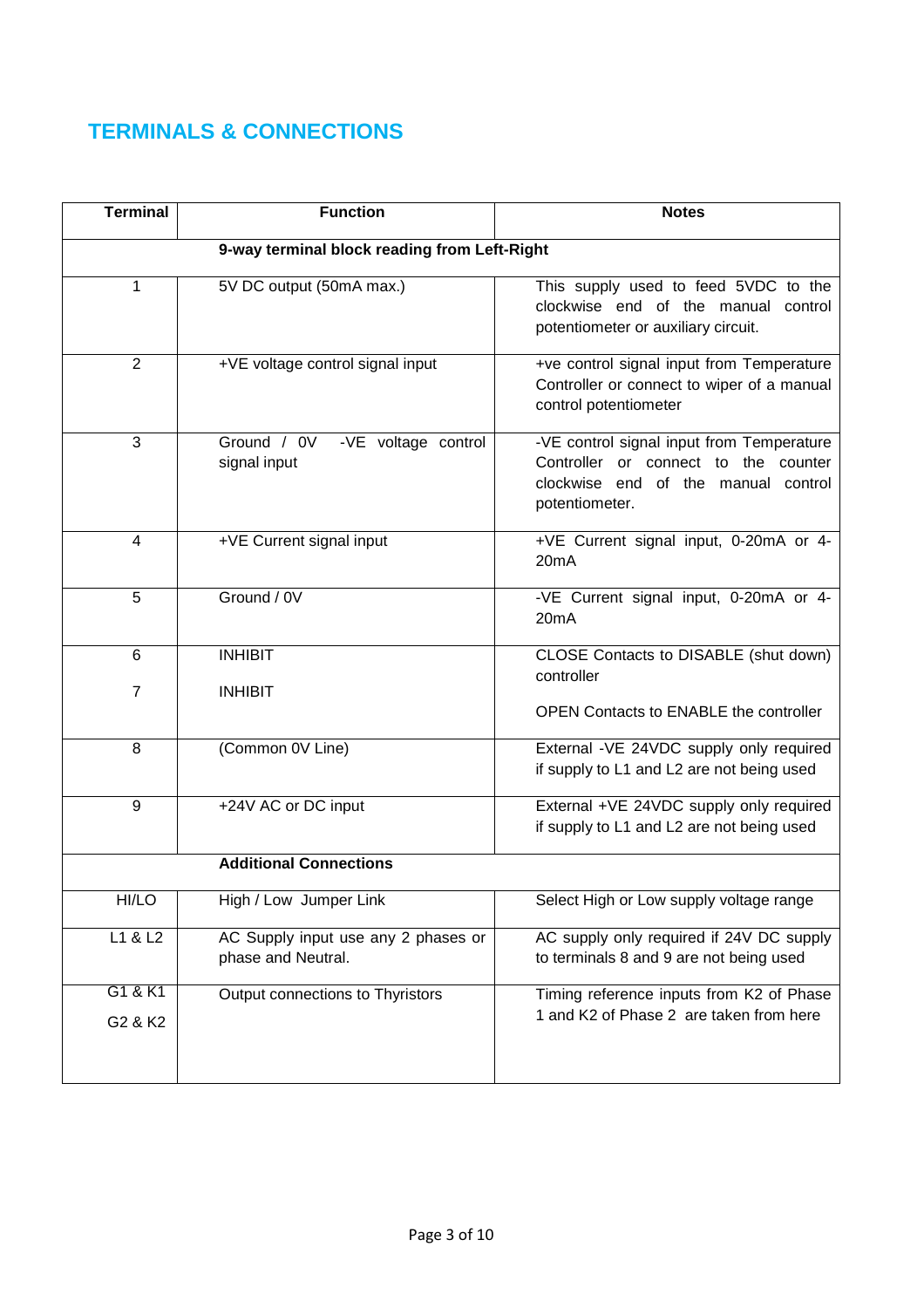## **SWITCH SETTINGS**

| <b>SW1 Settings</b>      | <b>Notes</b>                                                                                                                                                                        |  |  |
|--------------------------|-------------------------------------------------------------------------------------------------------------------------------------------------------------------------------------|--|--|
| ON=1 (UP) OFF=0 (DOWN)   |                                                                                                                                                                                     |  |  |
| SW1 6 way DIP switch     |                                                                                                                                                                                     |  |  |
| <b>Brown Switch ON</b>   | VR1 Clockwise-Dual cycle                                                                                                                                                            |  |  |
|                          | VRI Anti clockwise-Single cycle                                                                                                                                                     |  |  |
| <b>Brown Switch OFF</b>  | Variable Burst Rate set by VR1 TIME BASE 1 to 30 seconds                                                                                                                            |  |  |
| <b>Red Switch ON</b>     | When this switch is ON it sets an offset of 20%, this mode is<br>used for control signals which do not start from 0, such as 1-<br>5V 2-10V and 4-20mA.                             |  |  |
| <b>Red Switch OFF</b>    | In this position there is no offset, this mode is used for control<br>signals starting from 0, such as 0-5V, 0-10V and 0-20mA.                                                      |  |  |
| <b>Orange Switch ON</b>  | The controller reads a current control signal at the terminal<br>marked +mA, this mode is used for control signals, such as 0-<br>20mA and 4-20mA.                                  |  |  |
| Orange Switch OFF        | The controller reads a voltage control signal at the terminal<br>marked +SIG, this mode is used for voltage control signals,<br>such as 0-5V and 0-10V and the manual Potentiometer |  |  |
| <b>Yellow Switch ON</b>  | The controller is set for a floating star load no Neutral (3 wire)<br>or closed delta configuration.                                                                                |  |  |
| <b>Yellow Switch OFF</b> | The controller is set for a star load with a Neutral connected (<br>4 wire) note in this position the Green switch must be<br>switched OFF                                          |  |  |
| <b>Green Switch ON</b>   | The controller is set up to control 2 limbs L1 and L2 of a three<br>phase load L3 is connected directly to the load, Neutral must<br>not be connected in this configuration         |  |  |
| <b>Green Switch OFF</b>  | The controller is set up to control all 3 limbs of a three phase<br>load the star point maybe floating or connected to Neutral                                                      |  |  |
| <b>Blue Switch ON</b>    | The controller is set for 0-10V DC control signals                                                                                                                                  |  |  |
| <b>Blue Switch OFF</b>   | The controller is set for 0-5V DC control signals and manual<br>control use a 5K Potentiometer                                                                                      |  |  |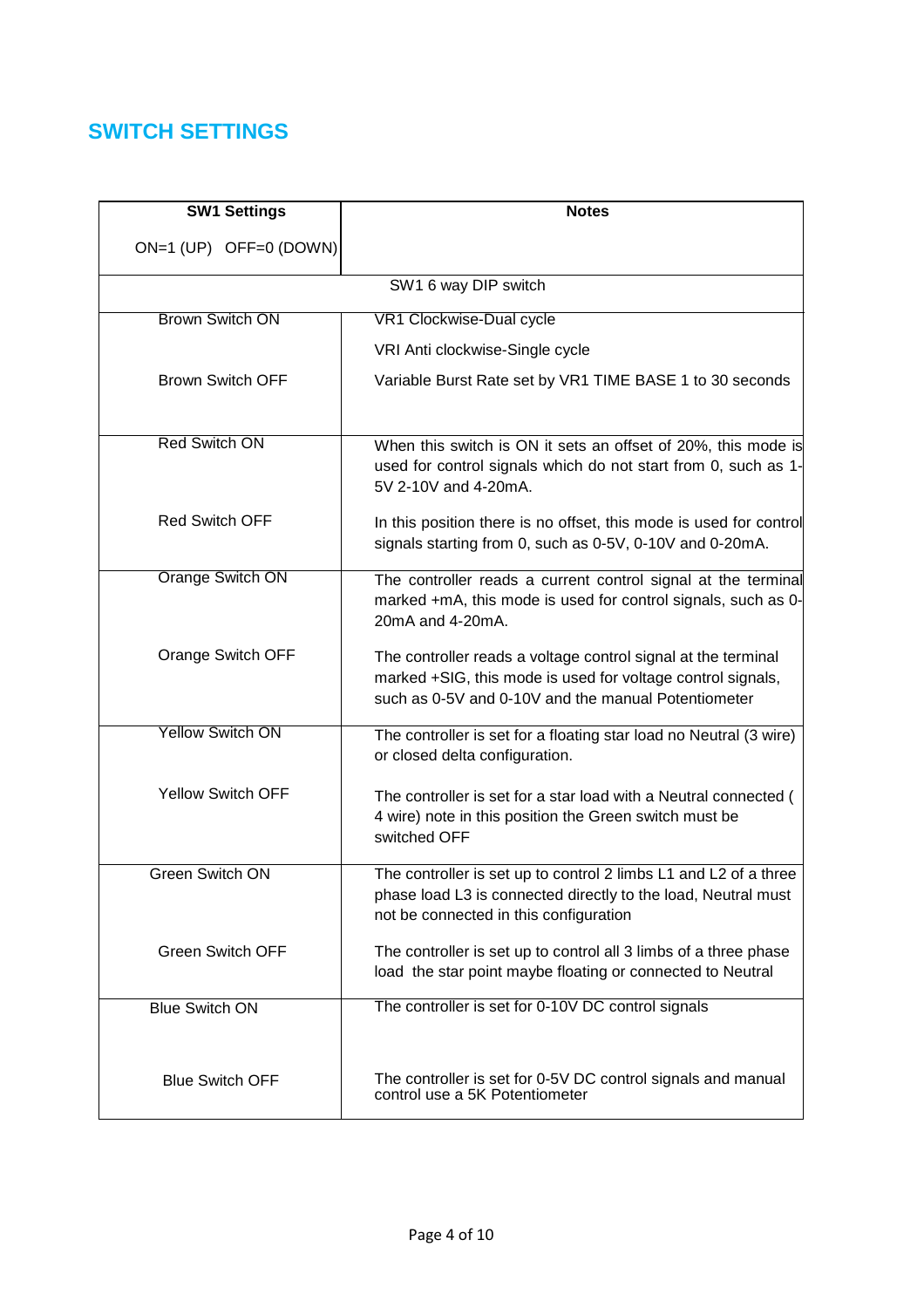### **WIRING (THYRISTOR CONNECTIONS)**

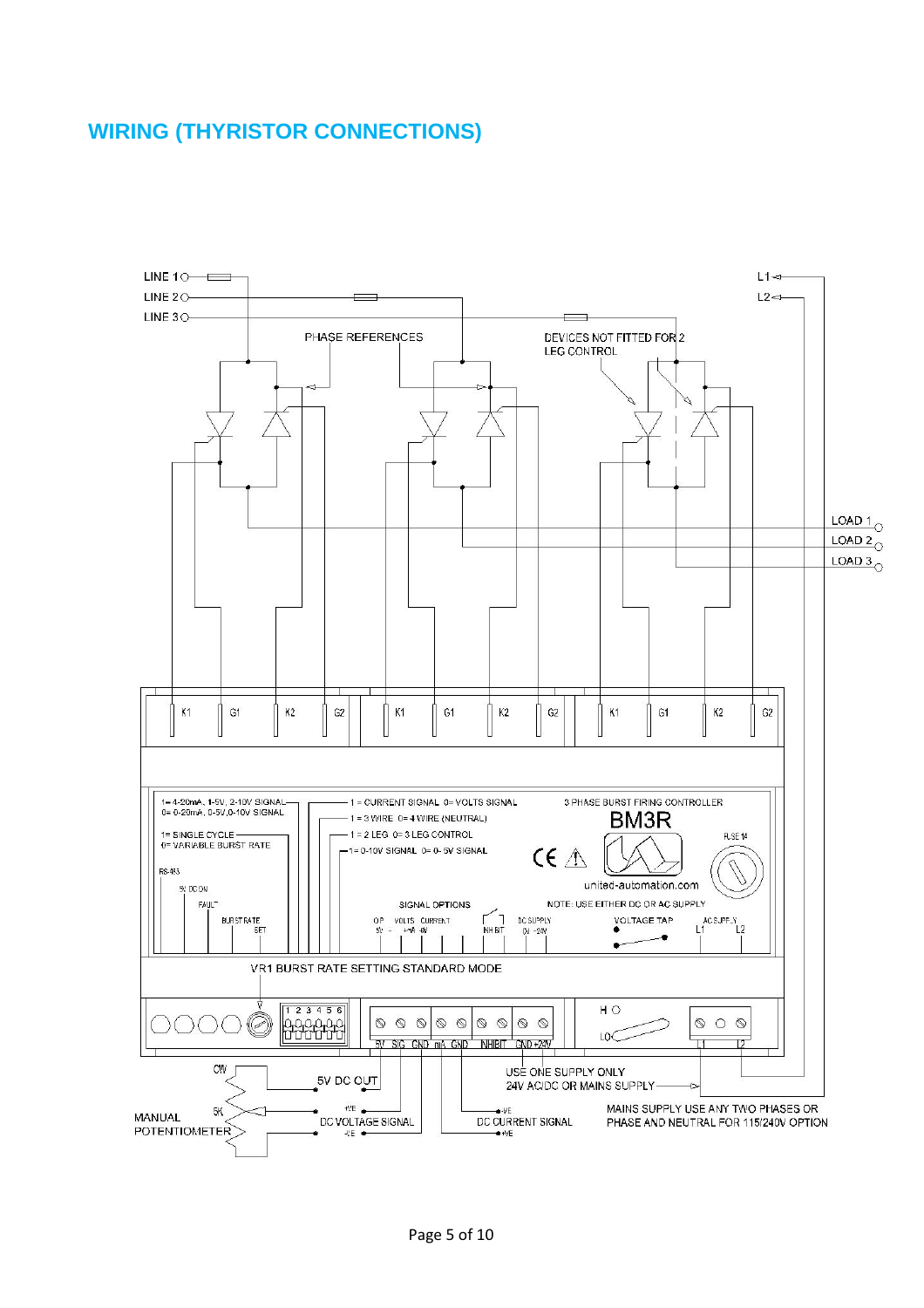### **APPLICATION CIRCUITS**



**Typical 3-Phase, 3-Wire, 4-Wire & 6-Wire Load configurations (all three phases switched) using BM3R**

**Typical 3-Phase, 3-Wire Load configurations (only two of three phases switched) using BM2R (or BM3R)**



#### **TERMINAL CONNECTIONS**

Connections are made to the above terminals which will accept wires up to 1.5mm<sup>2</sup> cross section. The use of screened cable is not usually necessary for control signal wiring within a panel.

Normal precautions should be taken to keep signal wiring away from power cables, in particular avoid running signal cables parallel to power cables in the same trunking. See ITA datasheet for more information.

#### **PHASE REFERENCE**

The phase references, for the zero voltage detection circuit is taken from both of the K2 connections of PHASE 1 and PHASE 2, this phase reference is provided by the Cathode connections of the thyristor modules so the correct orientation of the thyristor modules is required see the schematic diagram. If the line supply to either of these phases is not present the Red LED will be on continuously and the output drive will be inhibited until the supply to these phases is reinstated.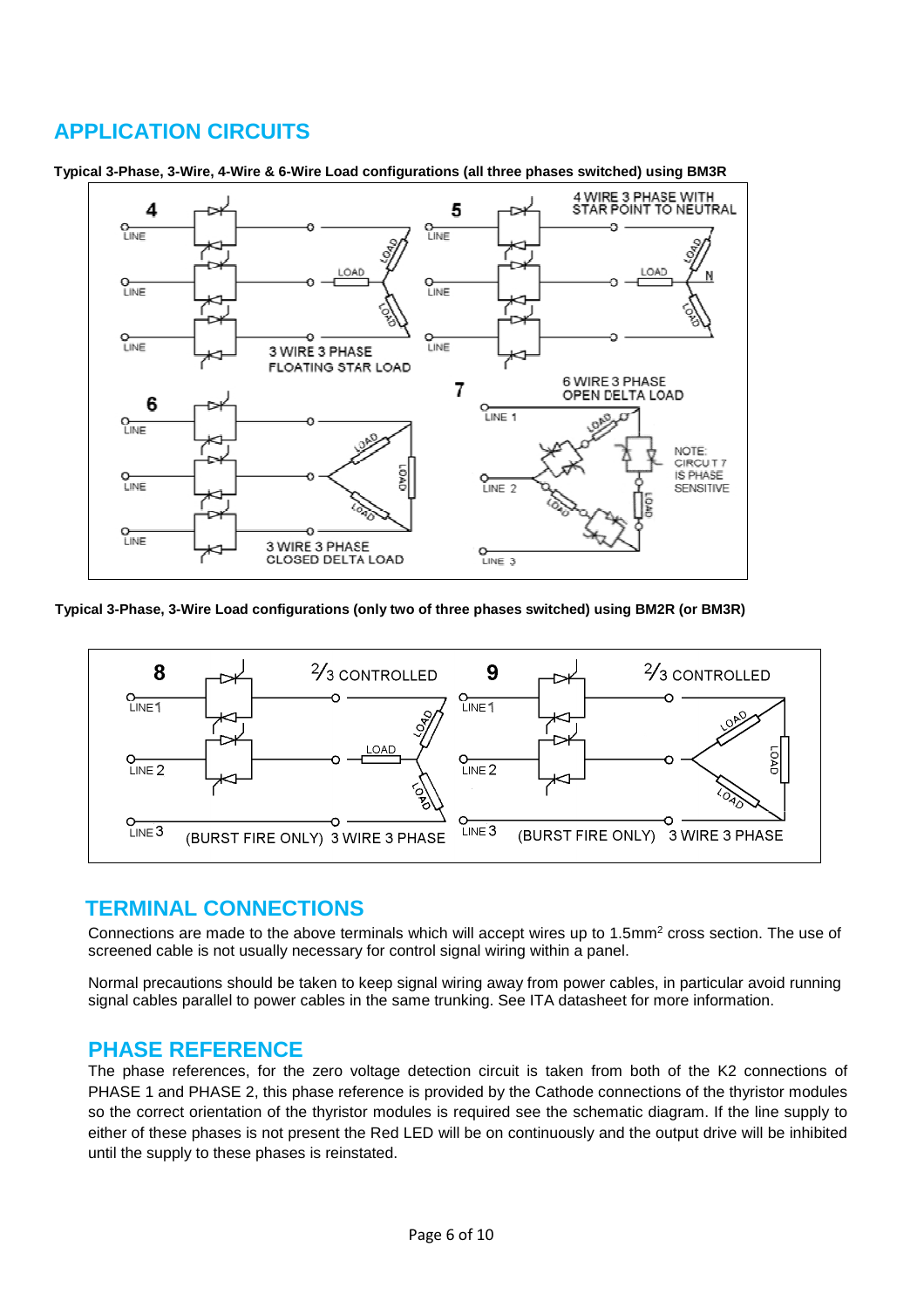# **DIMENSIONS**





# **FIXING**

Unit should be installed on TS35 DIN rail via DIN clip on base of control module

# **WEIGHT**

BM3R module <500g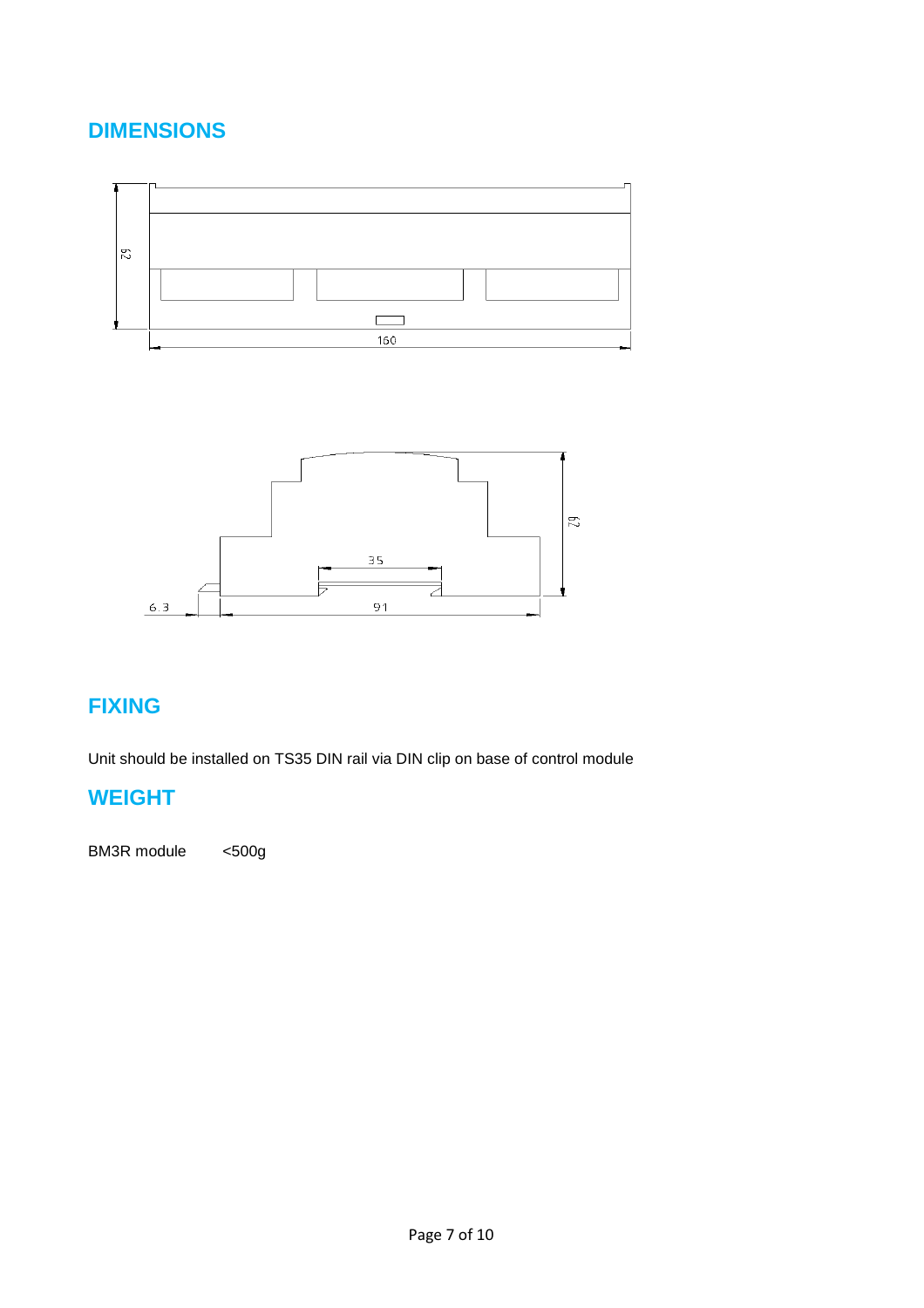#### **WAVEFORMS (TYPICAL FOR SINGLE-CYCLE & DUAL CYCLE SWITCHING)**

The following diagrams show representations of voltage waveforms for Burst-Fire (Single-Cycle & Dual-Cycle switching operation. The heavily outlined portion of the sinusoidal train indicates when the thyristors are switched on, and the lighter portion indicates when they are off. The waveforms show zero voltage (and thus current) switch on, and zero current switch off.

A more comprehensive set of waveforms and Harmonics information is available in a separate appendix document Ref : X10789





Single cycle fast burst 50% setting 3 leg control 4 wire load



#### **EMC Standards** Complies with the European EMC Directive for operation in an industrial environment

The following standards have been applied in whole or in part in the design of this controller; EN61010-1, EN61000-6-2, EN 50 081 part 2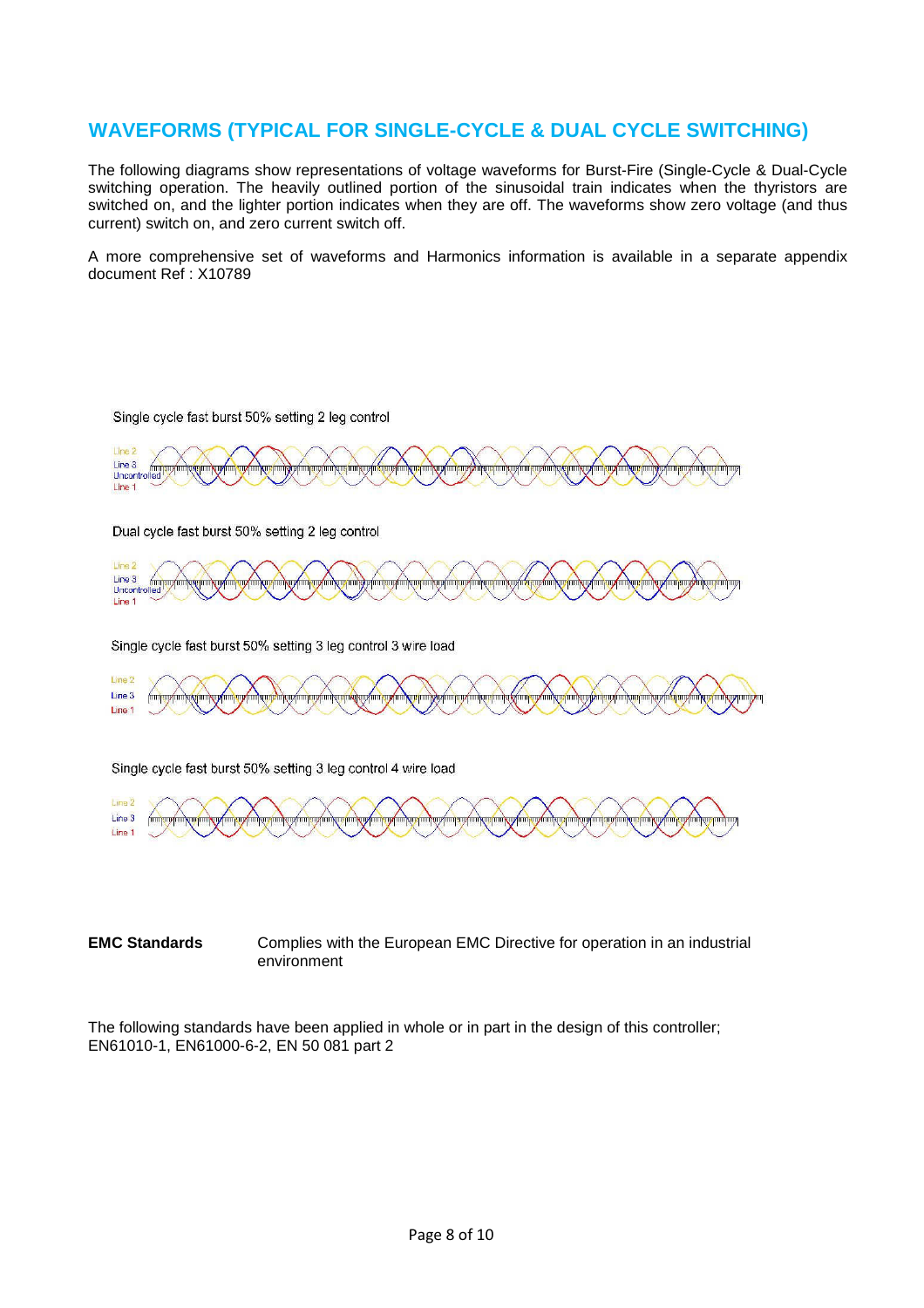#### **ORDER CODES**

| <b>Basic Instrument</b> | <b>Supply</b>                  | <b>UAL Order Code</b> |
|-------------------------|--------------------------------|-----------------------|
| BM <sub>3</sub> R       | 420/460VAC 50 Hz and 24V AC/DC | A32458                |
| BM <sub>3</sub> R       | 480VAC 50Hz                    | A32462                |
| BM <sub>3</sub> R       | 380/500VAC 24V AC/DC input     | A32465                |
| BM <sub>2R</sub>        | 420/460VAC 50 Hz and 24V AC/DC | A32459                |
| BM <sub>2R</sub>        | 480VAC 50Hz                    | A32464                |
| BM <sub>2R</sub>        | 380/500VAC 24V AC/DC input     | A32466                |

# **RECOMMENDATION & SAFETY REQUIREMENTS**

#### **SUPPORTING DATASHEETS FOR PRODUCTS AND APPLICATIONS**

Other documents, which may be appropriate for your applications, are available on request.

| <b>CODE</b> | <b>IDENTITY</b> | <b>DESCRIPTION</b>                                                                                                                                                       |
|-------------|-----------------|--------------------------------------------------------------------------------------------------------------------------------------------------------------------------|
| X10213      | <b>ITA</b>      | Interaction: Uses for phase angle and for burst fire control.                                                                                                            |
| X10255      | <b>SRA</b>      | Safety requirements: Addressing the Low Voltage Directive (LVD)<br>including, Thermal data/cooling, Live parts warning Earth<br>requirements and Fusing recommendations. |
| X10322      | APC.            | <b>Application Circuits.</b>                                                                                                                                             |
| X10789      | WAV             | Single or Dual Cycle Waveforms & Harmonics Data.                                                                                                                         |

#### **NOTE:**

It is recommended that installation and maintenance of this equipment should be carried out by suitably qualified personnel, with reference to the current edition of the I.E.E. Wiring Regulations BS7671. The regulations contain important requirements regarding the safety of electrical equipment.



**Not for general waste**